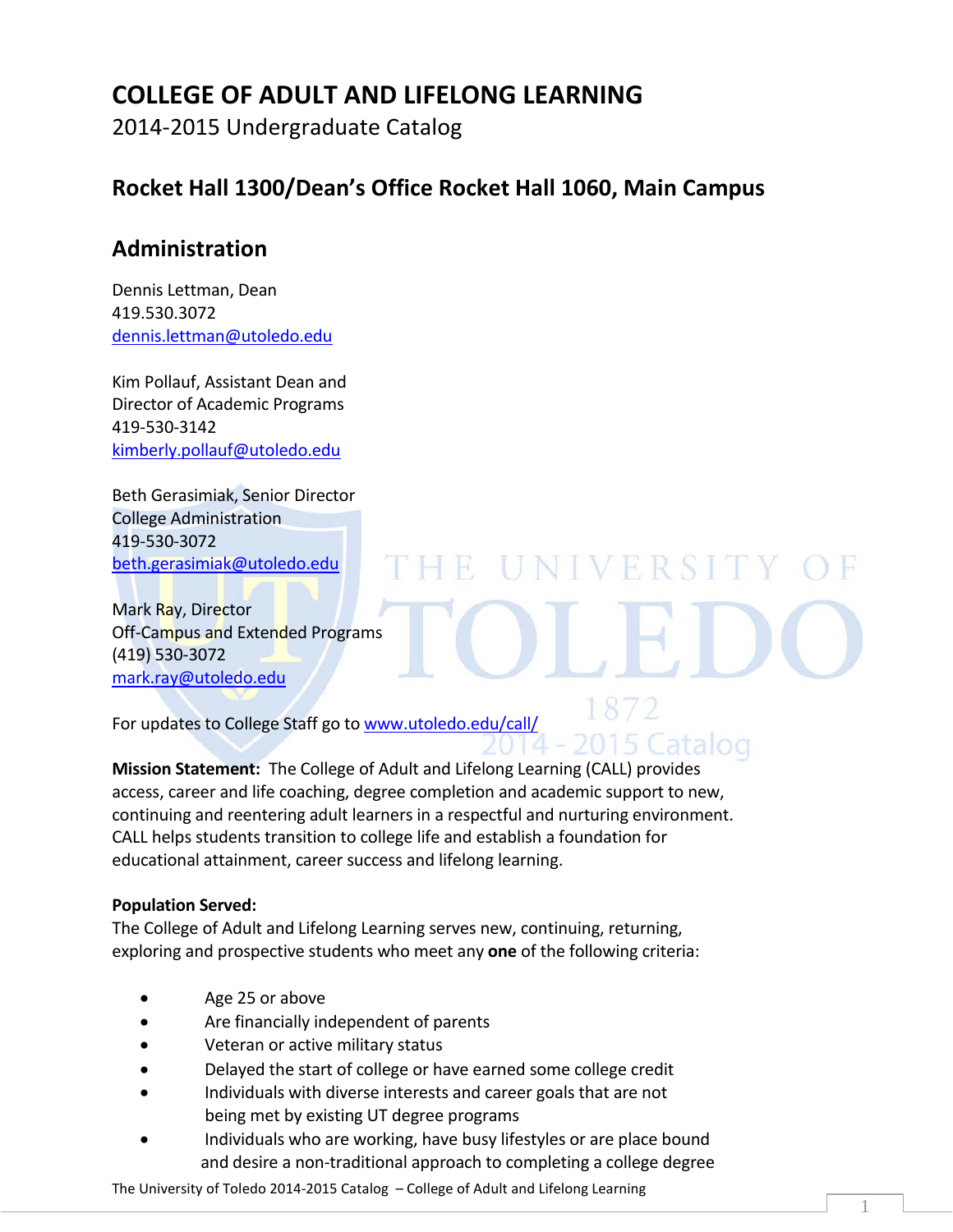#### **Department of Adult Learner Services**

The Department of Adult Learner Services provides services and support in a respectful and nurturing environment, offering extended evening hours to better accommodate busy schedules. Our staff is committed to assisting students in the transition to college life and serving as advocates during their college journey while establishing a foundation for successful learning and career development. Our Student Success Coaches and Career and Academic Specialists provide the following services:

- Supportive and caring staff to help navigate campus resources and services
	- Blackboard
	- Enrollment assistance
	- Library support
	- MyUT portal
- Pre-admissions/pre-advising assistance
	- Guidance through University processes and procedures
	- Concerns with balancing college and life responsibilities

NIVERSIT

- Study Skills and time management
- Support and encouragement
- Career and Life Planning Assistance
	- Major/career guidance
	- Networking with other adult students
		- Non-traditional Student Organization (NTSO)
	- Campus and community resources and referrals

Academic Advisers in the department also work with first-time, transfer and readmitting undecided adults who may be academically at risk due to previous academic experiences, or need a higher grade-point average to declare the major of their choice.

#### **Program 60**

Program 60 provides educational experiences at reduced rates to individuals 60 years of age or older who have resided in Ohio for at least the last 12 consecutive months. Enrollment is limited to space availability which is determined on the last day of the regular registration period. Students must meet all course prerequisites to enroll.

The University of Toledo 2014-2015 Catalog – College of Adult and Lifelong Learning The University of Toledo will waive tuition costs for older adults enrolled in Program 60 who wish to audit college courses. Program 60 participants shall not receive college credit through enrollment of the program. Students must apply for admission and register for audit courses through the College of Adult and Lifelong Learning. All Program 60 participants are responsible for any additional fees such as the cost of textbooks, general fees, lab fees, technology fees, faculty fees, special service fees, distance learning course fees, library, parking and other fees.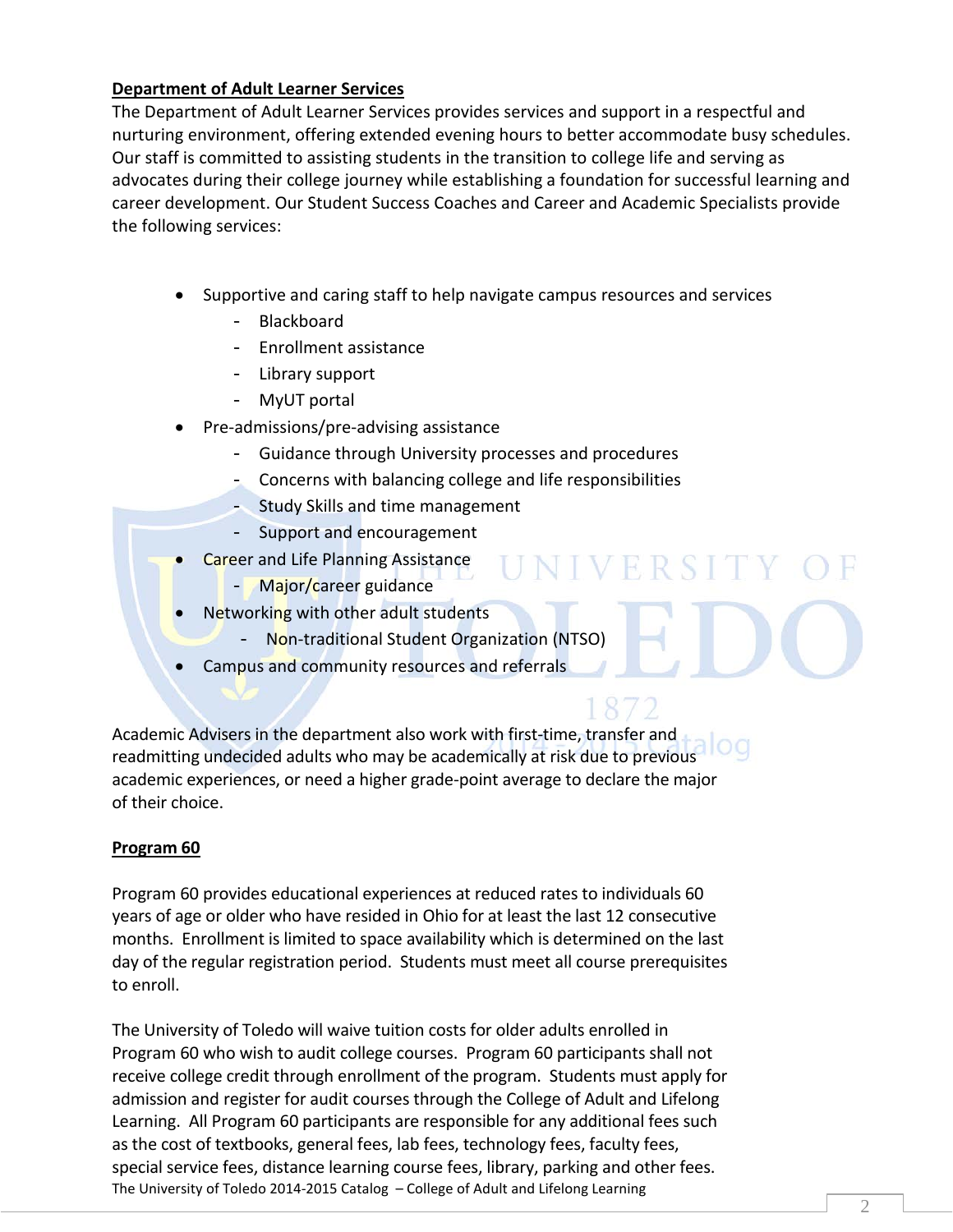Program 60 students are not eligible to enroll in an independent study course, studio art courses, private music lessons or other similar courses where a course or section number is required to be created.

The University of Toledo is governed by the Ohio Revised Code in administering this program. Ohio Revised Code may be viewed a[t http://codes.ohio.gov/orc/3345.27.](http://codes.ohio.gov/orc/3345.27)

Individuals 60 years of age or older who wish to earn a college degree or credit for UT courses must apply for admission and pay current tuition and fees as a general UT student.

#### **Military and Veteran Services**

The Military Service Center (MSC) assists former and active duty military students and their spouses and dependents with accessing military benefits. The MSC helps students with the application and certification process so they may receive their educational benefits toward tuition and fees. The Military Service Center also assists students with obtaining military transcripts and posting credit, student support services and community resource referrals.

## **Prior Learning Assessment (PLA) Program**

Prior Learning Assessment is based on the concept that college-level learning can be achieved outside of the classroom. The following are ways in which prior learning can be demonstrated, evaluated and converted to college credit.

- **Standardized Testing**—Students demonstrate college-level learning through nationally recognized examinations. The University of Toledo accepts examination scores from Advanced Placement (AP) Latel OG examinations, College Level Examination Program (CLEP), DANTES Subject Standardized Tests (DSST) and International Baccalaureate (IB) examinations.
- **Non**-**Sponsored Collegiate Learning**—Students have demonstrated college-level learning in an educational setting. In most instances, this credit would be equivalent to specific courses or transcribed as transfer credit. The American Council on Education (ACE) recommended college credit and military credit is accepted.
- **Credit by examination**—Students demonstrate college-level learning through course-specific examinations created and evaluated by faculty assessors from the department in which the course is offered from the university. Colleges and/or specific programs may establish guidelines on the acceptance of credit by examination in accord with any directive on credit by examination issued by the Ohio Board of Regents.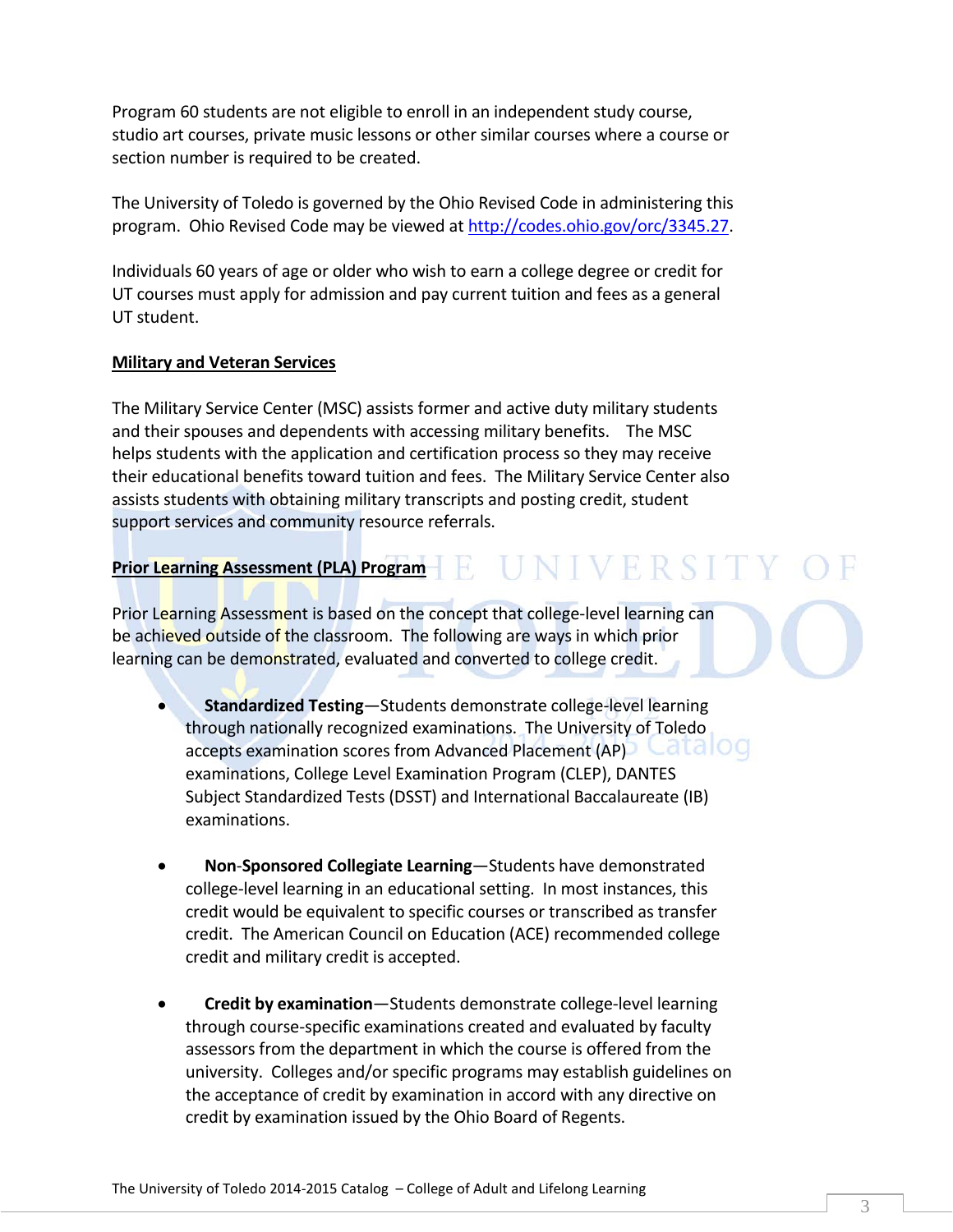- **Experiential Learning Portfolio**—Students demonstrate college-level learning by submitting a collection of evidence that documents the match between their experiential learning and learning outcomes of a specific course offered at The University of Toledo. Colleges and/or specific programs may establish guidelines on the acceptance of experiential learning portfolios in accord with any directive on learning portfolios issued by the Ohio Board for Regents.
- The University follows the directives on the transfer and articulation of Tech Prep credit as directed by the Ohio Board of Regents.

The undergraduate academic policy on Credit for Prior Learning, policy number 3364-71-17 can be found at [http://www.utoledo.edu/policies/academic/index.html.](http://www.utoledo.edu/policies/academic/index.html)

The University Credit Assessment Center (UCAC) facilitates the process of earning PLA credit for students throughout the University. A Prior Learning Specialist assists students in determining the area(s) in which PLA is likely to be applicable. Guidance with the required paperwork and any necessary referrals will also be coordinated by this office.

#### **Division of Off-Campus and Extended Programs**

The mission of the Division of Off-Campus and Extended Programs is to provide quality education and academic services to employer, employees and other off-site entities, wherever they are needed. The division provides convenient, affordable education at the workplace, using UT's comprehensive array of options of credit courses, programs, schedules, locations and means of delivery. The major purpose of this division is to link the educational needs of organizations with the appropriate educational programs and highly qualified faculty in all UT Colleges.  $\Box$ 

#### **[College of Adult and Lifelong Learning](http://www.utoledo.edu/utlc/ucollege/index.html) Degree (CALL)Programs**

#### **Admission to the CALL Degree Programs**

Liberal Studies (ALS) accepts students without college credit, but requires a High School Diploma or GED and a minimum High School g.p.a. of 2.0 (if applicable). For students who have earned college credit, a minimum g.p.a. of 2.0 is required for admission.

**UNIVERSITY** 

#### **Transferring into CALL's Degree Programs**

Students wishing to transfer into CALL's Degree Programs must meet the minimum entrance requirements of The University of Toledo. Students wishing to transfer into any CALL baccalaureate program must have a minimum cumulative 2.0 higher education GPA (i.e. combined GPA for all coursework taken at post-secondary institutions) and a minimum 2.00 UT GPA, if applicable. The Individualized Program (IDVP) requires completion of 20 semester-hours of college credit and a cumulative 2.0 g.p.a. to transfer. Professional Studies (PRST) requires transfer students to have an earned associate degree or completion of 60 semester-hours of college credit and a cumulative 2.0 g.p.a.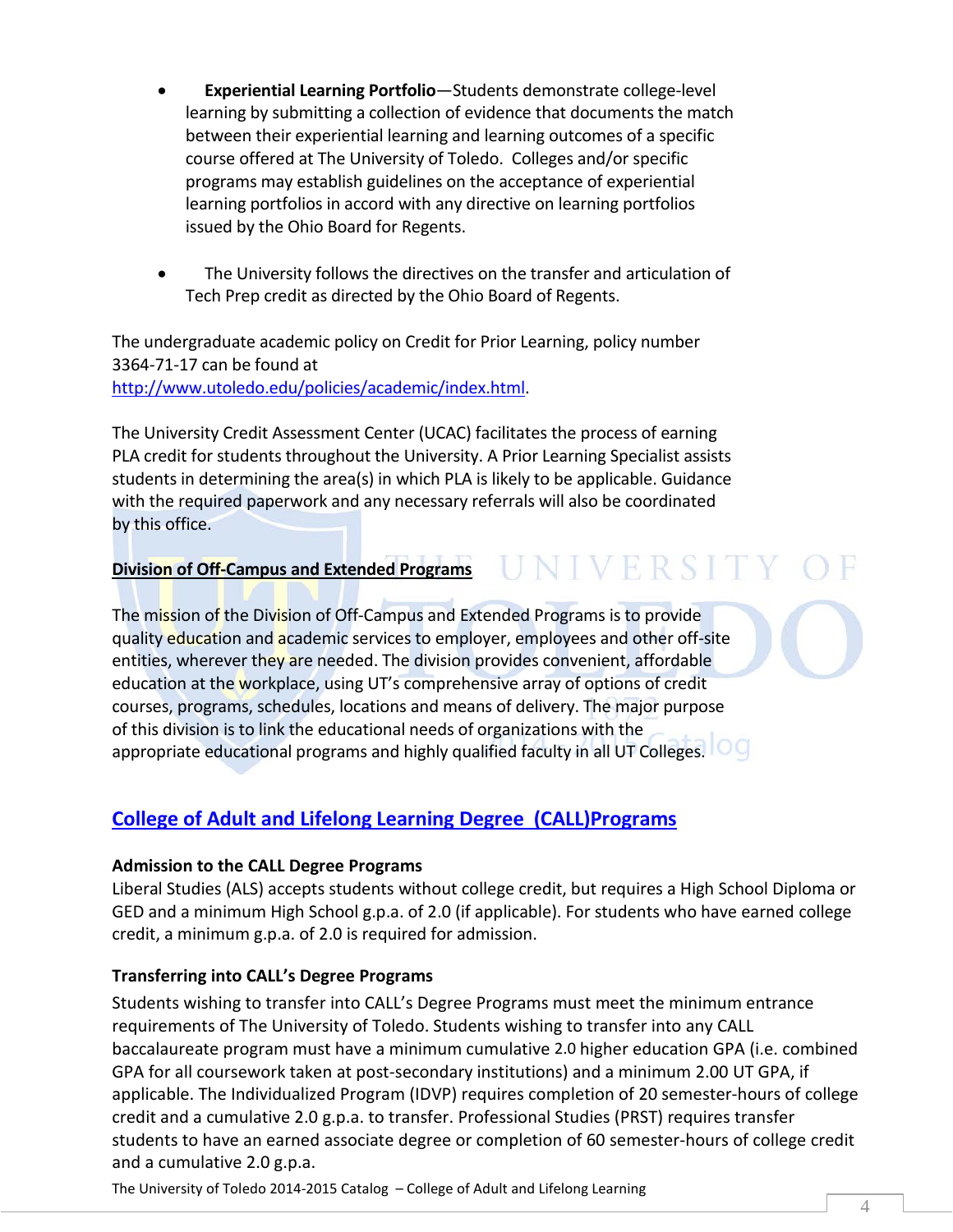Students who do not meet this GPA requirement can be admitted to the College's Department of Adult Learner Services and work towards meeting the admission requirements for the degree programs. Courses from an approved institution may be used, as applicable, toward a student's program of study. However, the maximum number of effective transferable credits is 90 semesterhours for Professional Studies and 94 hours for Liberal Studies and the Individualized Program, with a limit of 85 hours at the 1000 or 2000 level. The General Section of this catalog has information on admission and transfer.

A graduate of an accredited institution of higher education may apply to CALL for a second bachelor's degree. An acceptable program of study in this case entails a minimum of 30 semester hours of additional work. Any student who has earned a bachelor's degree from CALL in an Individualized Program may not earn a second degree in another Individualized Program.

#### **Pass/No Credit Grading**

The option of a Pass/No Credit grade is not available to a CALL bachelor's degree student unless this is the only grading option for the course. However, a grade of Pass obtained while a student was enrolled in another college may be transferred to CALL provided it is applicable to the student's new program.

#### **Honors in CALL**

The University of Toledo offers all students of exceptional academic ability the opportunity to enter a special program of academic rigor and challenge. For further details on the Honors Program, students should contact their adviser(s). Students who have demonstrated exceptional promise may be invited to participate in CALL Honors. These students' programs will be developed in close conjunction with the college honors adviser. The minimum requirements for consideration for the CALL Honors Program are 20 hours of completed course work and at least a 3.3 cumulative GPA.

# 2014 - 2015 Catalog

THE UNIVERSIT

#### **Field Experiences and Internships**

CALL Degree Program students have the opportunity to earn credit hours toward their degree while completing a practical experience outside the classroom. A field experience is a projectbased experience, while an internship is meant to be an exposure to a new career field. A maximum of eight credits can be earned in any combination of a field experience and/or internship. *This option is only available to Junior and Senior students and requires a UT g.p.a. of 2.5.*

**Note:** All new CALL students who have not already completed a comparable University of Toledo orientation course are required to take AL 2020.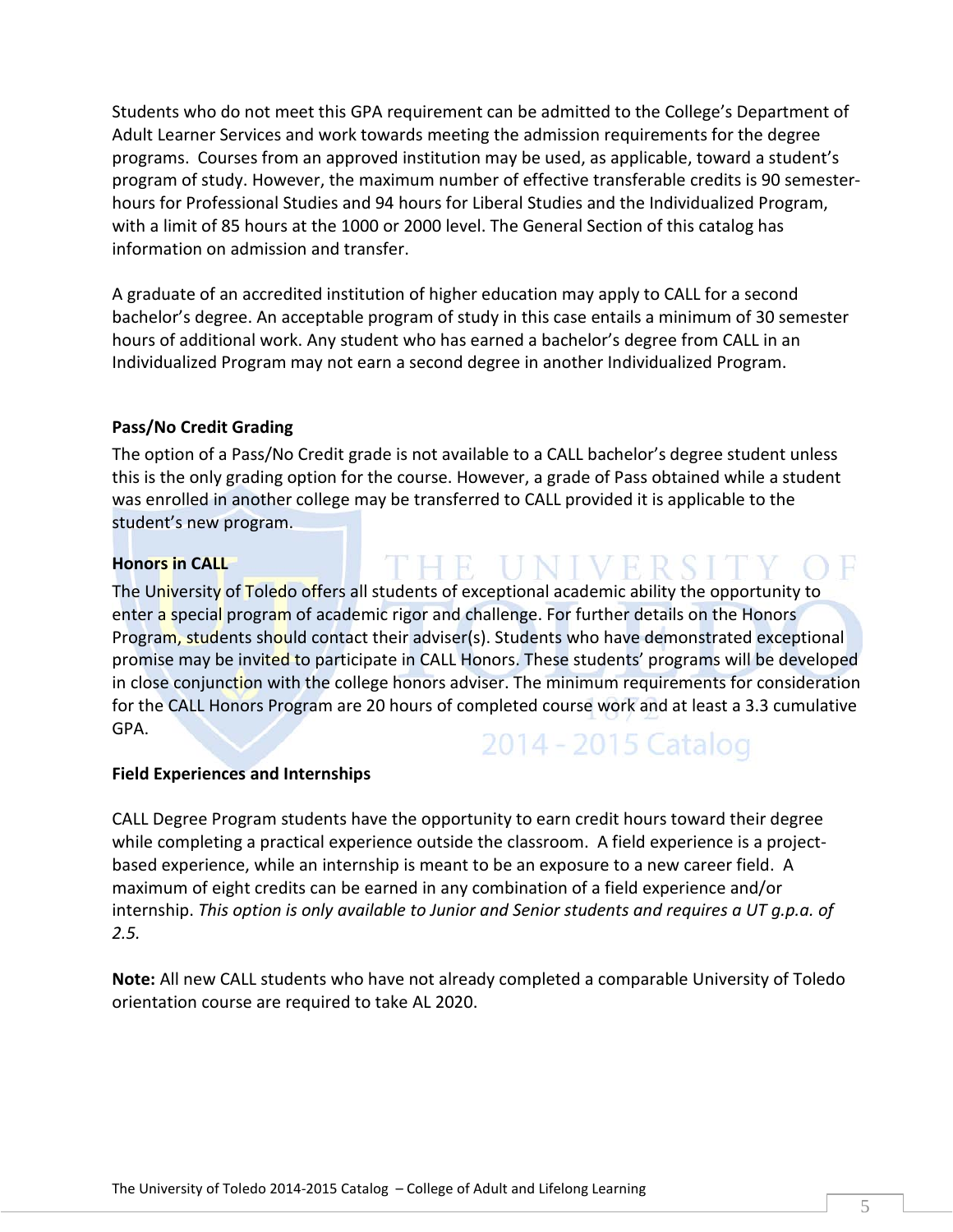#### **Undergraduate Programs of Study - Baccalaureate Programs**

Individualized Program – Interdisciplinary Studies (B.A. or B.S.) Liberal Studies (B.A.) Professional Studies (B.A.,) Associate of Arts in General Studies (A.A.)

#### **[Individualized Programs](http://www.utoledo.edu/utlc/ucollege/isp/individualized_program.html) – Interdisciplinary Studies (IDVP)**

An individualized program of study is based on a student's unique interests and goals, which would not be addressed by a traditional program of study. The degree awarded is the Bachelor of Arts or the Bachelor of Science, depending upon focus of the program. The designated major is Individualized Program: Interdisciplinary Studies.

Students considering an individualized program of study will receive assistance from an academic adviser in preparing an individualized program. Important considerations in the formulation of a program are as follows:

- The program must be interdisciplinary or intercollegiate in nature (broad in scope, incorporating course work from more than one discipline).
- The program must not duplicate an existing program of study in another college of the university.
- The student's objectives must be clearly stated and appropriate courses identified for achieving these objectives.

A CALL student will receive guidance in designing his/her individualized program, often through multiple advising sessions. The program is reviewed by the Individualized Degree Program Review Committee. Once the program meets all CALL Degree Program requirements and is accepted, the program of study must be followed. **Prior written approval is necessary to make any course substitutions.** If a program is denied, a student may appeal the decision. Advisers work with students to prevent this from happening.

The individualized program of study is particularly useful for students with associate's degrees and those with a variety of credits – serving as a degree completion option. Students enjoy the benefits of flexibility, individual attention to their needs, personalized advising, access to all of UT's academic resources and the ability to use UT classes to best reflect their academic and career goals and needs.

Students may take no more than 30 semester hours of course work from the College of Business and Innovation, including no more than three courses in any one department, with the exception that up to eight courses are permitted from the Business Administration (BUAD) department.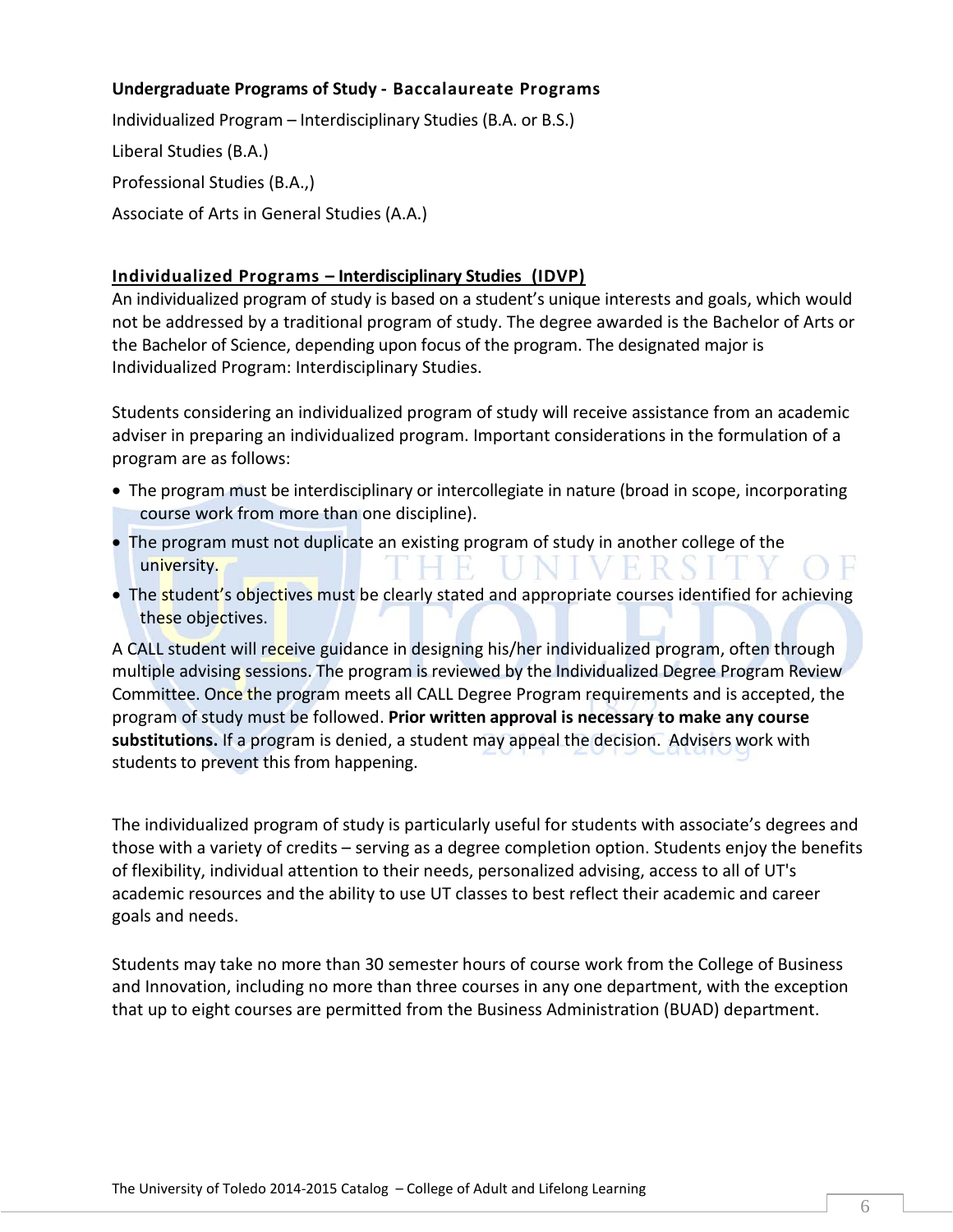#### **Individualized Degree Program Requirements and Options**

The University Undergraduate Core Curriculum requirements, detailed in the General Section of The University of Toledo Undergraduate Catalog, must be fulfilled by all baccalaureate degree students. In fulfilling The University of Toledo Core Curriculum, CALL Individualized baccalaureate degree students must meet the following specific requirements:

- One English Literature or Writing Across Curriculum (WAC) elective
- One Philosophy elective
- One American Government or one American History or Economics elective
- BUAD 1020 or CMPT 1100 or Computer Proficiency
- One elective from Anthropology, Geography, Psychology or Sociology
- One Speech Communication elective
- AL 4950 Senior Capstone

Thirty-nine semester hours must be completed in upper division courses (numbered 3000 or 4000). Students must complete a minimum of 30 semester hours of credit as a CALL Degree Program student (per Academic Policy 3364-71-10 of The University of Toledo). The minimum number of approved credit hours required for completion of an Individualized Program from the College of Adult and Lifelong Learning is 124 semester hours and may be more, depending upon the agreed program content.

Academic advisers work with students to design a program of study that matches student interests, background and skills with UT curriculum to create a unique area of emphasis and fulfill the remaining graduation requirements.

Graduates of the Individualized Program find jobs in the specific fields to which their studies are geared. They have the ability to succeed in the arts, in government agencies and in business organizations. Also, many students choose to continue their education in graduate and professional programs. 2014 - 2015 Catalog

#### **[Liberal Studies \(ALS\)](http://www.utoledo.edu/utlc/ucollege/isp/adult_liberal_studies.html)**

Adult students, 25 years of age or older, may earn the Bachelor of Arts degree by completing a broad, liberal arts-based curriculum. Courses in this program are scheduled to facilitate attendance by those having other full-time responsibilities. Students benefit from the wide scope of seminar-formatted classes that are student driven, focus on specific topics and explore events and attitudes through critical thinking and interaction with other adult students. Students less than 25 years of age at the time of admission may be accepted at the discretion of the Assistant Dean of CALL.

Students begin by enrolling in the Liberal Studies Introductory Research Seminar (ALS 2500). In conjunction with individual advising, students are introduced to liberal studies by emphasizing processes that build effective critical thinking and writing as foundations. Students progress to topical seminars that utilize the foundational skills developed earlier in the program. Students choose a concentration related to an area that meets their professional or personal goals. Students take an active role in determining the direction and content of their learning. This program can also serve as a degree completion option for those with existing college credit.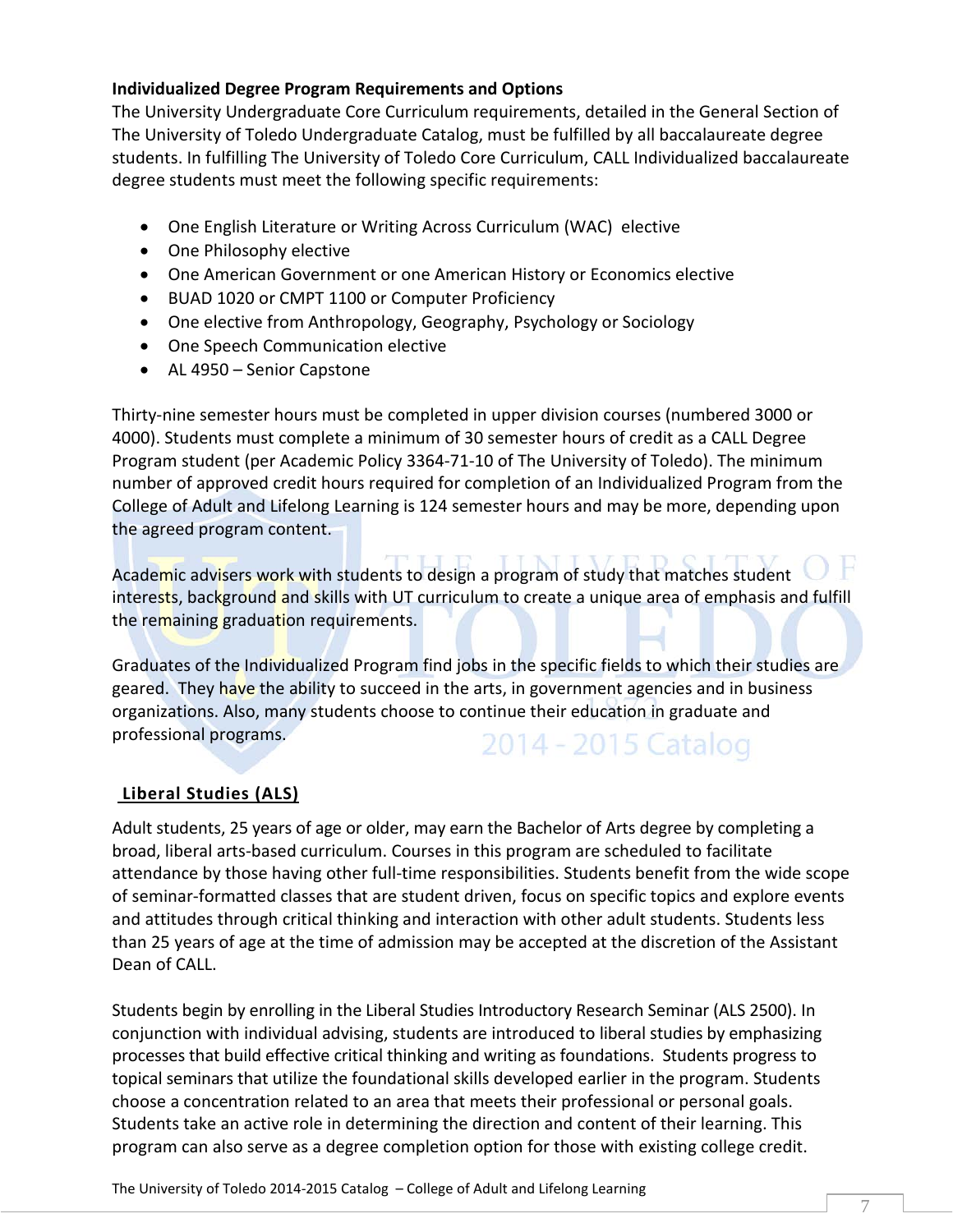Graduates find their broad education valuable in finding employment opportunities in all business, industry and service sectors. Many choose to pursue advanced degrees in law, health and other areas of special interest.

#### **Online Option**

The ALS program seminars can also be completed entirely online. Minimum computer skills are advised for online courses, such as Internet navigation, Blackboard 9.1, email and basic knowledge of Microsoft Office.

#### **CLEP Scores for the Liberal Studies Program**

Students may have the potential to take the CLEP (College Level Examination Program). These examinations are given to establish competency in the general education discipline areas of mathematics, humanities, social sciences and natural sciences. These four discipline areas are required for graduation. The required general education credit hours and the regulations for the CLEP exams for this program are as follows:

- 1. Students earning a CLEP exam score of below 50 or those choosing not to take the CLEP exam must earn a minimum of three semester hours of credit in a math general education course. A minimum of nine semester hours each of credit in general education courses in the areas of the humanities, social science and natural science are required. Independent studies may not be substituted for any general education course.
- 2. Students who take any courses in these four discipline areas after entry into the ALS program forfeit their right to apply CLEP credit in that discipline toward their ALS degree. In addition, passing scores on the general education courses are required as prerequisites to enroll in the ALS topical seminars. Therefore, students are encouraged to take the CLEP exams early in their academic endeavors.
- 3. Students who have taken course work in any of these discipline areas prior to entry into the ALS program and subsequently earn CLEP credit cannot have credit for both count toward meeting general education requirements.
- 4. Students earning a CLEP exam score of 50 will have 10 semester hours of credit posted to their transcripts.
- 5. Students earning a CLEP exam score of 45 to 49 may retake the exam after a period of six months.

#### **Liberal Studies Program Requirements**

#### **Topical Seminars**

These seminars are upper-division courses in the social sciences (ALS 3040), humanities (ALS 3050) and natural sciences (ALS 3060) that change each semester. Each student will complete one seminar from each of the three areas. Three additional ALS seminars may be taken from any of the three areas. Students may then choose to complete an additional three ALS seminars, or select twelve hours of course work (4 classes) that is related to the students' academic interests at the 3000- 4000 level that supports their academic interests. **No more than 10 ALS seminars will be counted toward fulfillment of graduation requirements.** The final requirement of the Liberal Studies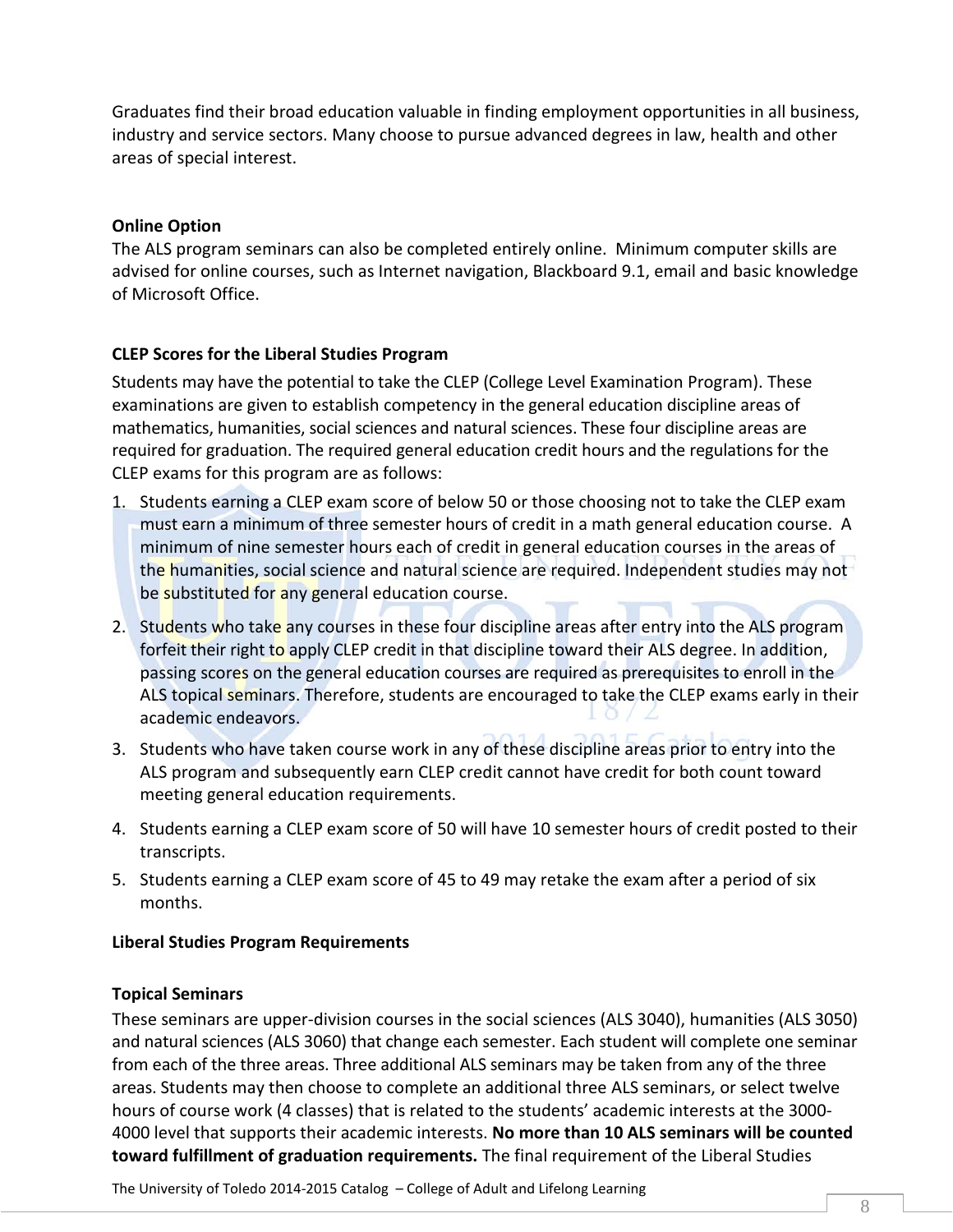program is completion of the AL 4950 Senior Capstone class. Students are responsible for fulfilling the program's prerequisites and should seek an academic adviser's guidance before enrolling in courses. Students who enroll in a topical seminar without the required prerequisites may be administratively dropped from the course. Students must complete a minimum of 30 semester hours of credit as a CALL Degree Program student (per Academic Policy 3364-71-10 of The University of Toledo).

#### **Prerequisites for the ALS Topical Seminars**

- 1. Completion of both a freshman orientation course (if applicable) and the ALS 2500 Introductory Research Seminar.
- 2. Earned credits in College Composition I and II by taking and passing the courses or earning credit through PLA.
- 3. Completion of a minimum of nine credit hours in the discipline area of the topical seminar or passing the CLEP examination in the discipline of the seminar with a 50 or above score.

#### **Electives**

Students are to establish an emphasis area that ties together their educational interests and/or career aspirations. The objective of these courses should be academic investigation and should focus on sound educational goals. Students should seek the advice of an academic adviser in drafting their elective course components.

#### **Area of Concentration**

# THE UNIVERSITY OF

Students are required to complete a minimum of three classes (nine hours) of upper-division courses (3000/4000 level) that are associated with an area of academic investigation or a knowledge base that is related in theoretical content to support the Senior Thesis.

#### **Senior Capstone**

The senior capstone (AL 4950) is the final requirement of the ALS program. It is a four-credit-hour project undertaken with a faculty member as the capstone adviser. Students should seek the advice of an academic adviser and must turn in the appropriate paperwork before enrolling in this final requirement. Students are expected to integrate their respective thesis themes with their Concentration courses.

#### **ALS Honors**

The ALS Honors program provides a valuable foundation of writing and research for students who want to be admitted into advanced graduate or professional programs or for those wanting a stimulating learning experience. Any student qualifying for ALS Honors needs to complete 36 Honors hours with a final 3.3 GPA or better to graduate with College Honors.

#### **Liberal Studies Required Courses**

| UT Core                      |          |
|------------------------------|----------|
| Orientation                  | 1 hr.    |
| One Math course or CLEP Test | $3$ hrs. |
| English Comp I               | $3$ hrs. |
| English Comp II              | 3 hrs.   |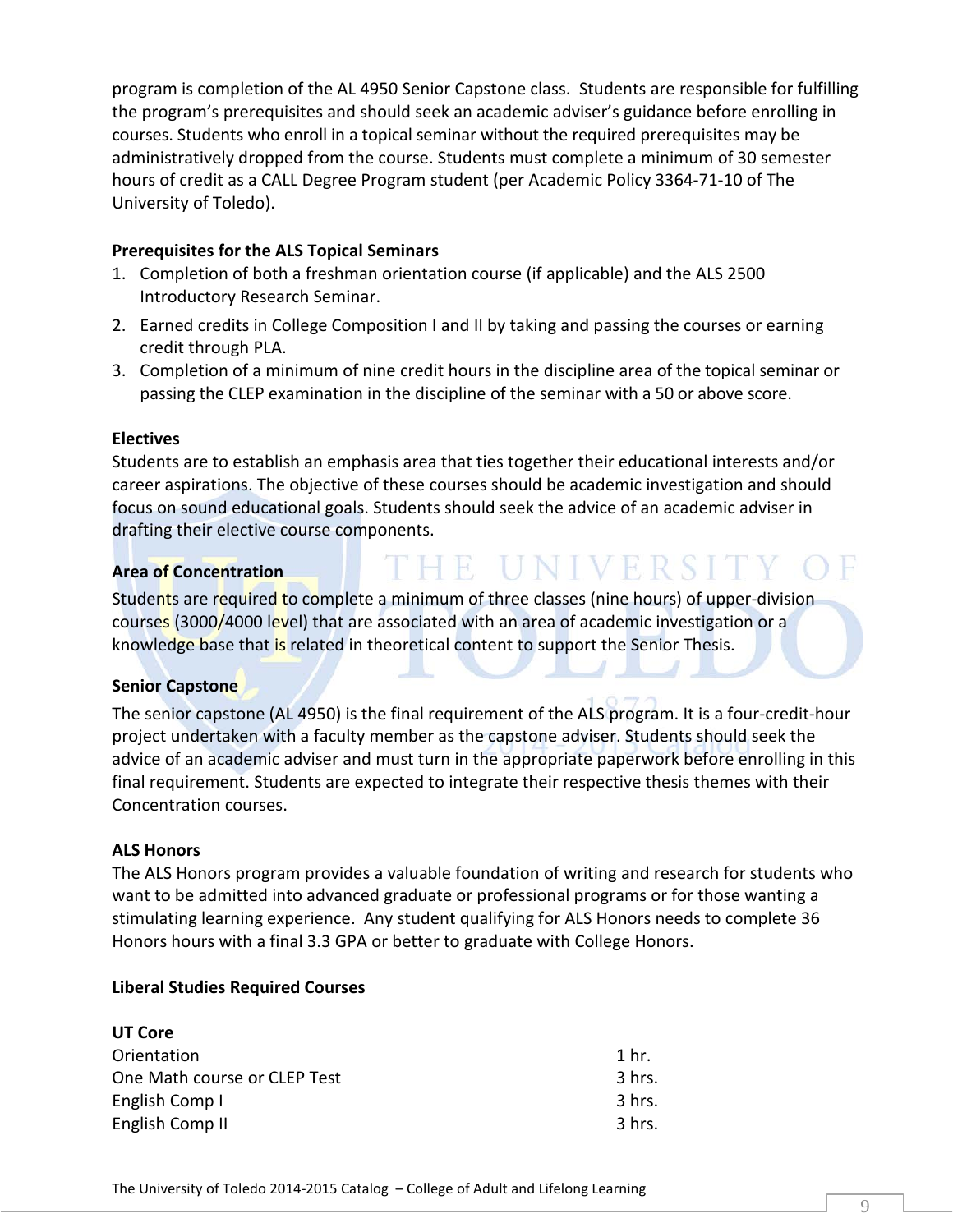#### **CALL College Core**

| ALS 2500 - Introduction to Research                           | 2 hrs.    |
|---------------------------------------------------------------|-----------|
| Humanities General Ed or CLEP                                 | 9-10 hrs. |
| Social Sciences General Ed or CLEP                            | 9-10 hrs. |
| Natural Sciences General Ed or CLEP                           | 9-10 hrs. |
| BUAD 1020 or CMPT 1100 or Computer Proficiency                | 3 hrs.    |
| <b>Liberal Studies Core</b>                                   |           |
| 1 Class in each seminar area: ALS 3040, 3050, 3060            | 12 hrs.   |
| 3 Classes from any seminar area                               | 12 hrs.   |
| 3 Additional ALS seminars or 4 classes at the 3000-4000 level | 12 hrs.   |
| 3 Concentration* (3000-4000 level)                            | 9 hrs.    |
| Senior Thesis*                                                | 4 hrs.    |

**Electives** 20-33 hrs.

Courses electives are selected in consultation with adviser. Many of these may be fulfilled by transfer credit if applicable.

#### **Professional Studies (PRST)**

This degree completion program combines minors in high demand areas from the College of Business and Innovation with customized programming from the College of Adult and Lifelong Learning designed to develop professional effectiveness in the areas of information literacy, interpersonal communication and organizational culture. Students will earn a minor in one of three areas: Electronic Commerce and Information Technology, Professional Sales or Entrepreneurship and Family and Small Business with the Bachelor of Arts in Professional Studies. Additional options are currently being developed and information will be posted at [www.utoledo.edu/CALL](http://www.utoledo.edu/CALL) when it is available.

**Required Curriculum** In addition to the classes listed below, UT Core Competencies must be met in transfer or at UT prior to graduation (see General Education section). Thirty semester-hours of classes at the 3000-4000 level and 120 applicable semester-hours are required for graduation. Students must complete a minimum of 30 semester hours of credit as a CALL Degree Program student (per Academic Policy 3364-71-10 of The University of Toledo). All students must complete:

#### **B.A. Professional Studies with Electronic Commerce Minor** (All classes 3hrs, except where noted)

Major Requirements (32 sem. hrs.):

AL 3000 Introduction to Professional Studies

BUAD 2000 Career Development (1)

BUAD 3010 Principles of Marketing

COMM 3880 Professional Business Communication

AL 4950 Senior Capstone (4)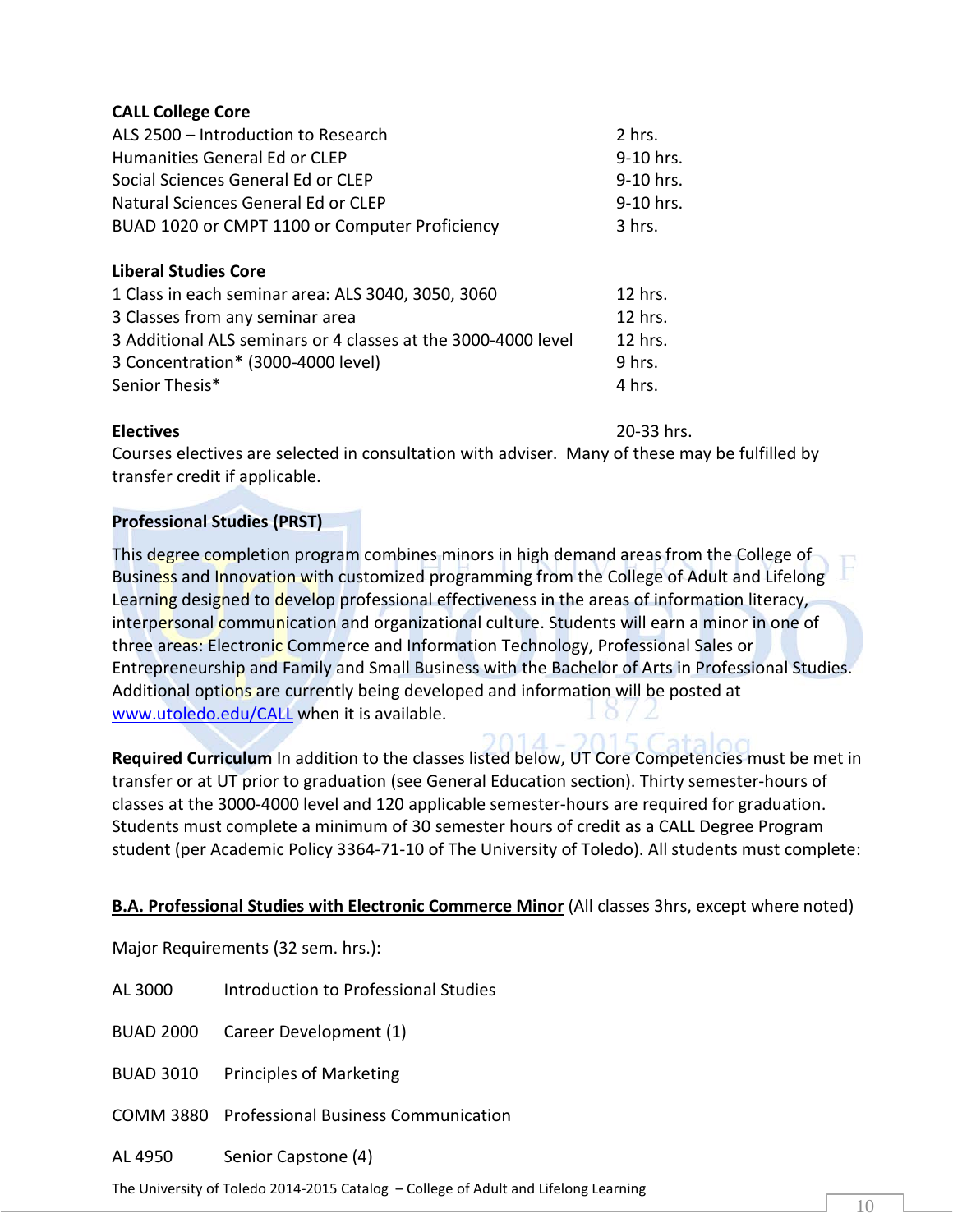Choose six Major Electives from:

| $*AL$       | 4940 | Field Experience/Internship                                   |  |  |
|-------------|------|---------------------------------------------------------------|--|--|
| *BLAW       | 3550 | Legal & Safety Compliance Issues in Human Resource Management |  |  |
| *BLAW       | 4570 | Legal & Ethical Aspects of Managing Innovation & Technology   |  |  |
| <b>BMGT</b> | 2700 | Managing Diversity in the Workplace                           |  |  |
| <b>BMGT</b> | 2720 | Diversity Training & Bias-Free Work Practices                 |  |  |
| <b>BMGT</b> | 2750 | <b>Cultural Communication in the Workplace</b>                |  |  |
| *BUAD       | 3030 | Managerial & Behavioral Processes in Organizations            |  |  |
| *BUAD       | 3470 | Legal & Ethical Environment of Business                       |  |  |
| <b>COMM</b> | 2840 | <b>Interpersonal Communication ** Formerly COMM 3840</b>      |  |  |
| <b>COMM</b> | 3340 | Visual Communication I ** Formerly COMM 2630                  |  |  |
| <b>COMM</b> | 3820 | <b>Persuasion Theory</b>                                      |  |  |
| <b>COMM</b> | 4830 | Gender, Culture & Communication                               |  |  |
| *ECON       | 3030 | <b>Consumer Economics</b>                                     |  |  |
| *ECON       | 3050 | <b>Economics of Gender</b>                                    |  |  |
| <b>GEPL</b> | 3050 | Geography of US & Canada                                      |  |  |
| *HURM       | 3220 | Human Resource Management                                     |  |  |
| *IBUS       | 3150 | Understanding Cultural Differences for Business               |  |  |
|             |      |                                                               |  |  |
| <b>MGMT</b> | 3630 | Conflict Mgt: Mediations and Negotiations ** was HURM 3630    |  |  |
| <b>MKTG</b> | 3170 | Marketing for Non-Profit Organizations                        |  |  |
| <b>PHIL</b> | 3120 | <b>Business Ethics</b>                                        |  |  |
| *PSC        | 3420 | Principles of Public Administration                           |  |  |
| *PSC        | 4410 | Management of Non-profit Organizations                        |  |  |
| <b>RCRT</b> | 4000 | <b>Community Event Planning</b>                               |  |  |
| <b>SOC</b>  | 3800 | Social Psychology                                             |  |  |
| <b>WGST</b> | 2010 | Introduction to Gender Studies: Gender, Sex & Difference      |  |  |

Any EBUS, EFSB or PSLS class not used for another requirement in Professional Studies may be counted toward Major electives.

Minor Requirements w/required pre-requisites (24 sem. hrs.):

| <b>BUAD 1020</b> | <b>Microcomputer Applications</b>   |
|------------------|-------------------------------------|
| <b>ECON 1150</b> | <b>Principles of Macroeconomics</b> |
| <b>ECON 1200</b> | <b>Principles of Microeconomics</b> |
| <b>EBUS 3090</b> | E-Commerce & the Networked Economy  |
| <b>INFS 3250</b> | Software Applications in Business   |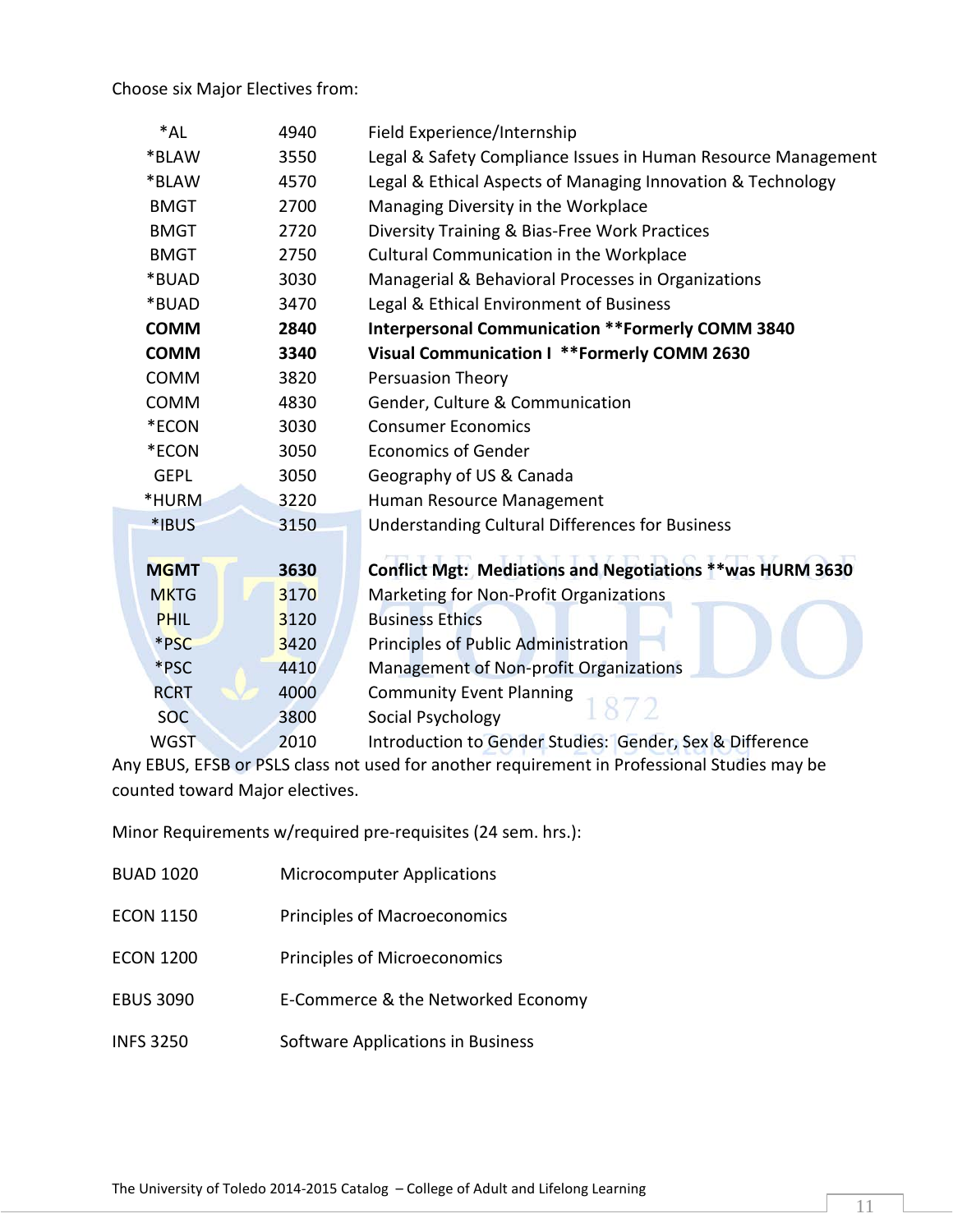Choose three classes from:

| <b>INFS 3370</b>                                                              | <b>Business Data Communication</b>     |  |  |
|-------------------------------------------------------------------------------|----------------------------------------|--|--|
| <b>INFS 3770</b>                                                              | <b>Small Business Data Systems</b>     |  |  |
| <b>BUAD 3050</b>                                                              | Information Technology Management      |  |  |
| <b>MKTG 3260</b>                                                              | <b>Global Framework for E-Commerce</b> |  |  |
| <b>EBUS 3180</b>                                                              | Web Design for Business                |  |  |
| <b>MKTG 3280</b>                                                              | Internet Marketing                     |  |  |
| Free Electives if needed (3-6 sem. hrs.) Up to Two classes chosen by student. |                                        |  |  |

### **Professional Studies w/Entrepreneurship, Family and Small Business Minor**

Major Requirements (38 sem. hrs.):

| AL 3000          | Introduction to Professional Studies                            |
|------------------|-----------------------------------------------------------------|
| <b>BUAD 1020</b> | Microcomputer Applications (or CMPT 1100)<br><b>IVERSITY OF</b> |
| <b>BUAD 2000</b> | Career Development (1)                                          |
| <b>BUAD 3030</b> | <b>Managerial &amp; Behavioral Processes</b>                    |
| <b>COMM 3880</b> | <b>Professional Business Communication</b>                      |
| <b>PHIL 3120</b> | 1872<br><b>Business Ethics</b>                                  |
| AL 4950          | 2014 - 2015 Catalog<br>Senior Capstone (4)                      |

Choose Six Major Electives from: **Same list as EBUS minor**

Minor Requirement w/required pre-requisites (18 sem. hrs.):

- BUAD 2040 Financial Accounting Information (or ACTG 1040)
- EFSB 3500 Introduction to Entrepreneurship
- EFSB 3480 Entrepreneurial Finance
- EFSB 4590 Entrepreneurial and Small Business Management
- EFSB 4010 Growing Family & Entrepreneurial Business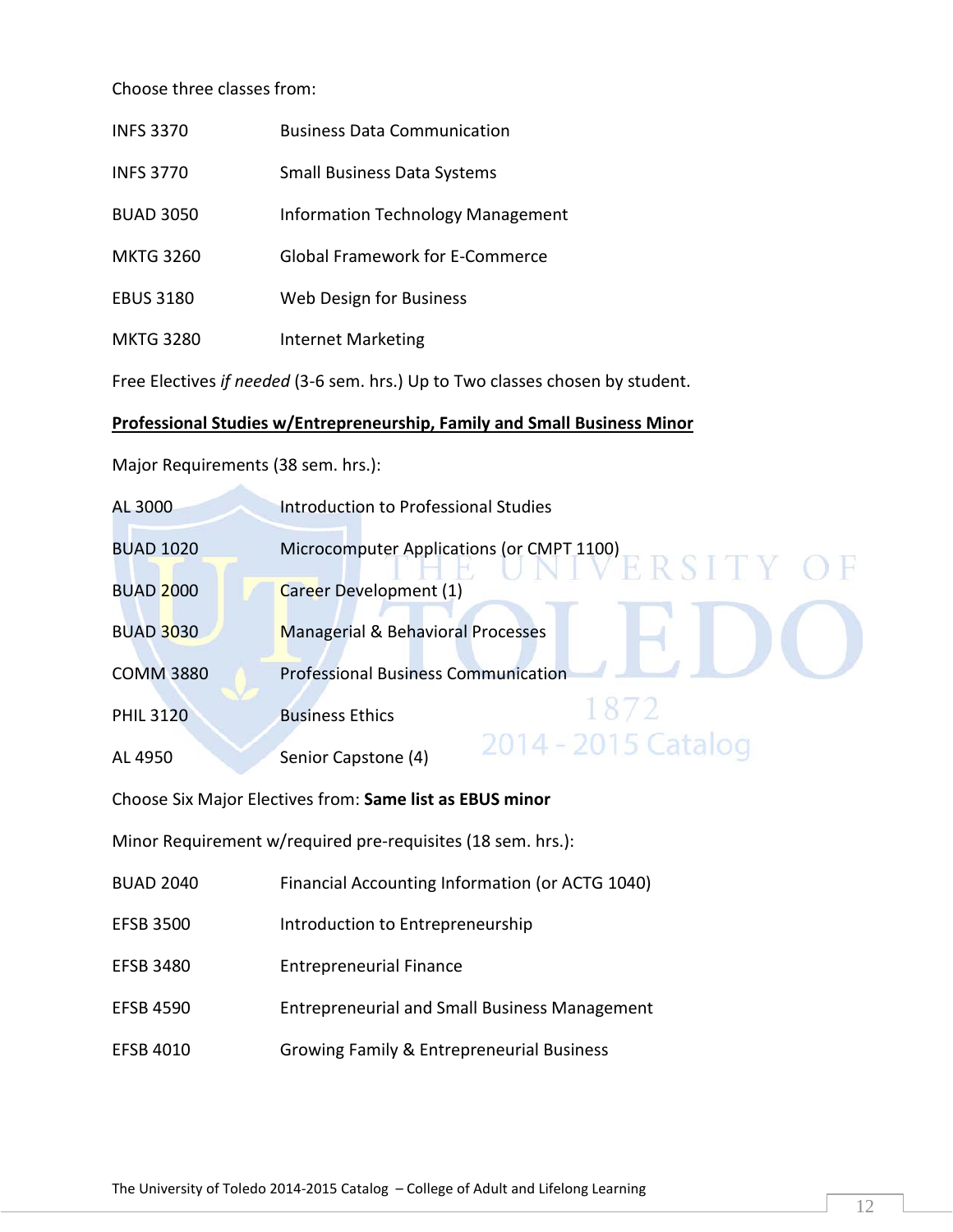#### One Class from:

- EFSB 4690 Technology Commercialization
- BUAD 3010 Principles of Marketing

Free Electives *if needed* (3-6 sem. hrs.) Up to two classes chosen by student.

#### **Professional Studies w/Professional Sales Minor**

Major Requirements (32 sem. hrs.)

| Choose Six Major Electives from: Same list as EBUS minor |                                            |  |  |
|----------------------------------------------------------|--------------------------------------------|--|--|
| AL 4950                                                  | Senior Capstone (4)                        |  |  |
| COMM 3880                                                | <b>Professional Business Communication</b> |  |  |
| <b>BUAD 2000</b>                                         | Career Development (1)                     |  |  |
| BUAD 1020                                                | Microcomputer Applications (or CMPT 1100)  |  |  |
| AL 3000                                                  | Introduction to Professional Studies       |  |  |

Minor Requirement w/required pre-requisites (21 sem. hrs.):

- ECON 1150 **Principles of Macroeconomics**
- ECON 1200 Principles of Microeconomics
- BUAD 3010 Principles of Marketing
- PSLS 3440 Professional Sales
- PSLS 3450 Account & Territory Management
- PSLS 4740 Advanced Sales

Choose one class from:

- PSLS 3080 Purchasing and Relationship Management
- PSLS 4710 Salesforce Leadership

Free Electives *if needed* (3-7 sem. hrs.) Up to two classes chosen by student.

1872

2014 - 2015 Catalog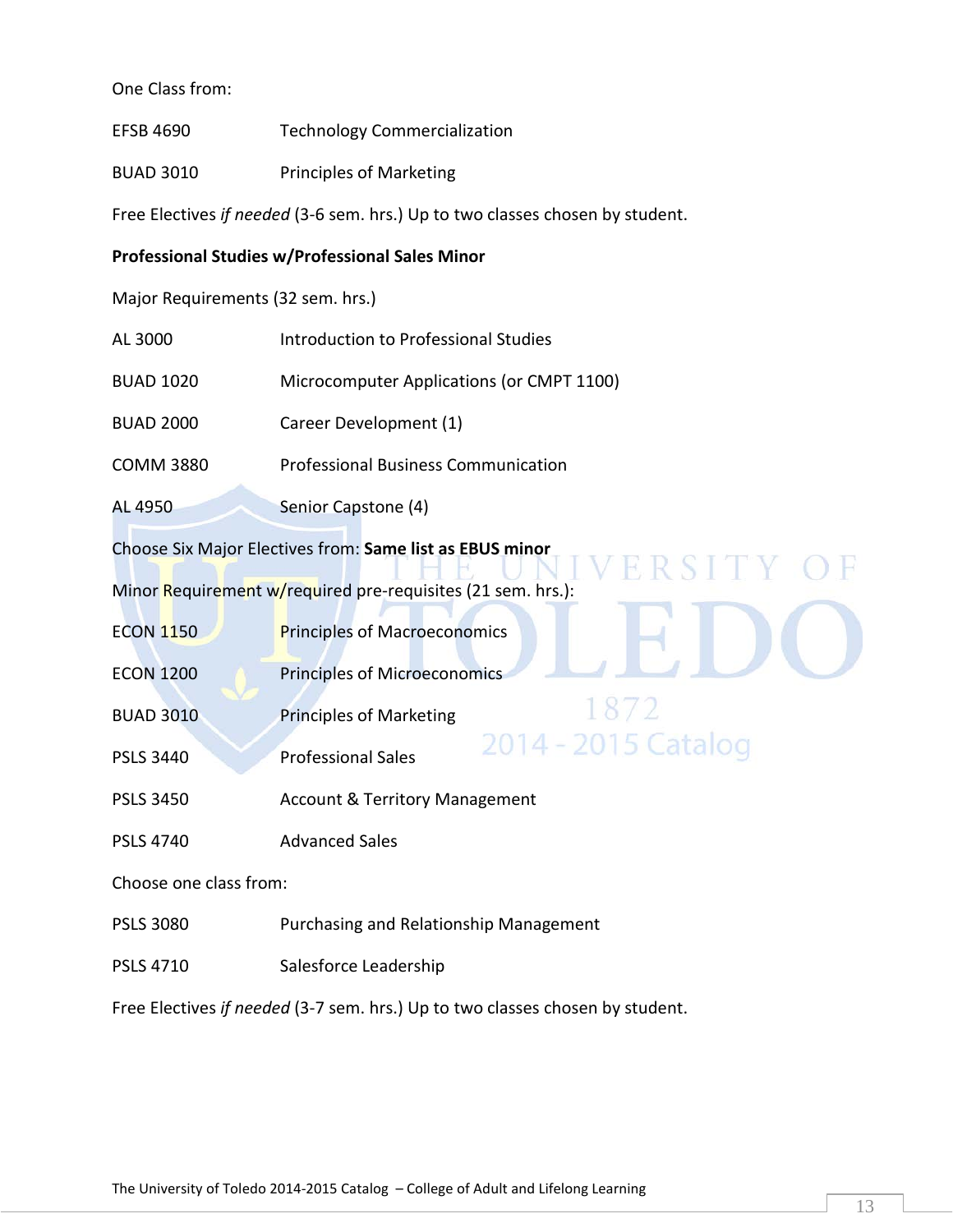#### **Associate of Arts in General Studies (A.A. GENS)**

The Associate of Arts degree requires completion of thirty-six (36) semester-hours of credit that is aligned with the Ohio Transfer Module. These classes are mandated by the State of Ohio and can be transferred to any public institution within the state. They include the commonly required subjects of Mathematics, English Composition, Humanities, Social Sciences, Natural Science and Multicultural Studies.

An additional twenty-four (24) semester hours must be completed in 1000-2000 level classes chosen by the student to support transfer to a Baccalaureate degree program, or fulfill personal interests. Students may elect to enroll for entry-level classes in the major of choice and fulfill program pre-requisites through the completion of these hours.

A minimum cumulative grade-point average of 2.0 (on a 4.0 scale) is required for admission to the Associate of Arts program. Students entering the program directly from High School must also have a minimum score of 15 on the ACT. The University of Toledo requirements for the TOEFL must also be fulfilled for admission of International students. For additional information, see: <http://www.utoledo.edu/admission> . Students must complete a minimum of 15 semester hours of credit as a CALL Degree Program Associate degree student (per Academic Policy 3364-71-10 of The University of Toledo).

Many popular majors like Criminal Justice, Communication, and Psychology have a series of classes at the 1000-2000 level that must be completed by all majors and these classes align perfectly with the General Studies curriculum.

Students will also have the benefit of completing an intermediate credential en route to the Bachelor's degree, which may aid in persistence and retention to graduation at a higher level. At a minimum, students will have completed a suite of transferable classes that may apply to nearly all baccalaureate degrees.

A variety of information about the programs and services available to students enrolling in the Associate of Arts in General Studies is available at [http://www.utoledo.edu/CALL.](http://www.utoledo.edu/CALL)

#### **Associate of Arts - General Studies Requirements**

Choose one: (3) ENGL 1110 Choose one: (3) ENGL 1130 (3) ENGL 1140 (3) ENGL 1150 (3) ENGL 2950 (3) ENGL 2960

(3) MATH 1200 or Higher

Choose two: (3) ARTH 1500 (3) ARTH 2000 (3) ARTH2001 (3) ENGL2710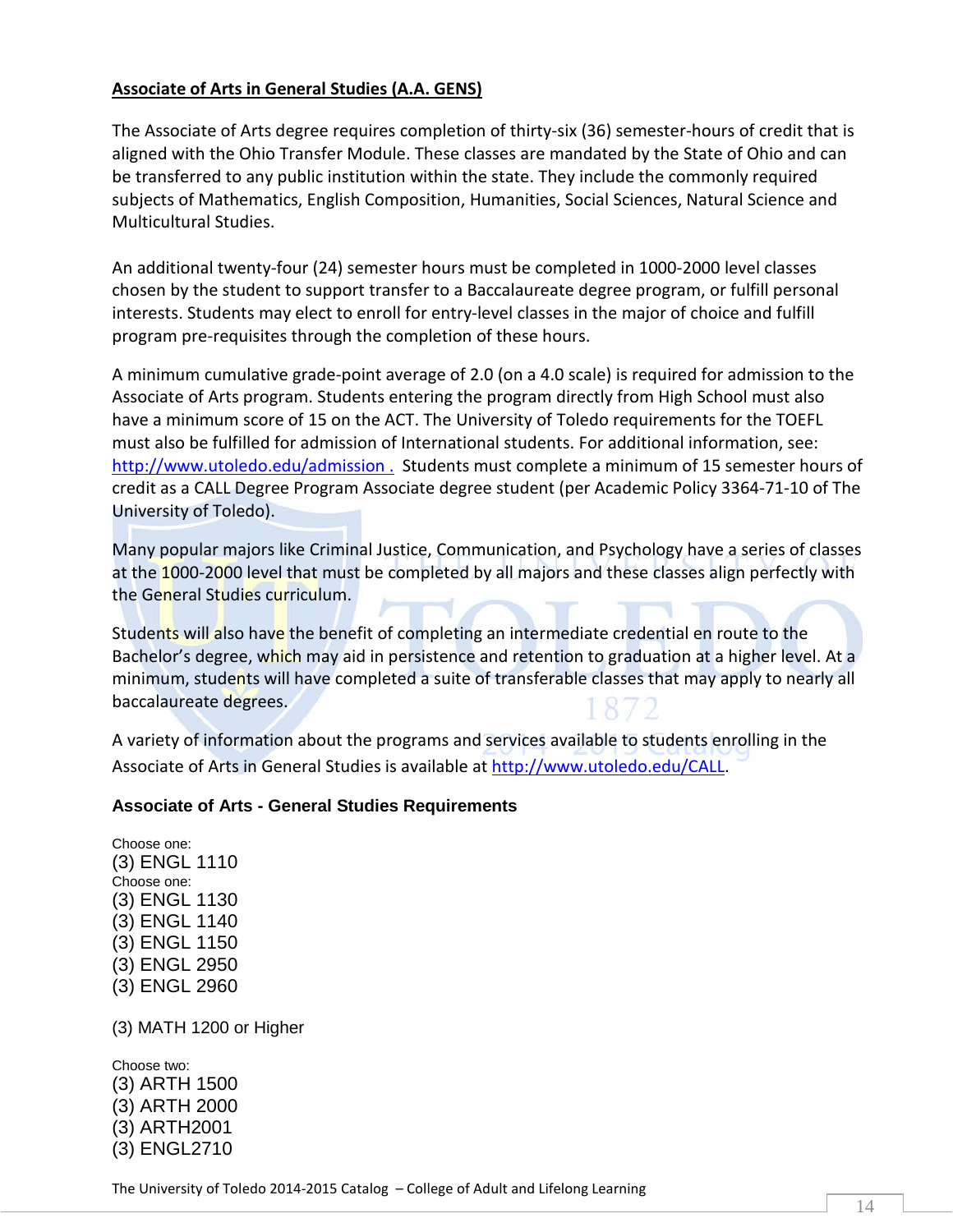(3) ENGL2720 (3) FILM1310 (3) HIST1010 (3) HIST1020 (3) HIST1050 (3) HIST1060 (3) HIST1070 (3) HIST1080 (3) HIST1090 (3) HIST1100 (3) HIST1110 (3) HIST1120 (3) HIST2010 (3) HIST2020 (3) HIST2040 (3) HIST2050 (3) HIST2060 (3) HON2010 (3) HON2020 (3) HON2030 (3) MUS2210 (3) MUS2220/AFST2220 (3) MUS242 0 (3) PHIL1020 (3) PHIL1010 (3) PHIL2400 (3) PHIL2200 (3) REEl220 (3) REL2000 (3) REL2310 (3) REL2300 (3) REL2330 (3) THR1100 Choose two: (3) ANTH1020 (3) ANTH2020 (3) ANTH2750 (3) ANTH2800 (3) ANTH2900 (3) ECON1010 (3) ECON1150 3) ECON1200 (3) GEPL1010 (3) GEPL1100 (3) LST2640/SOC2640/WGST2640 (3) LST2800 (3) PSC1200 (3) PSY1010 (3) SOCl010 (3) SOC1750 (3) SOC2100

# UNIVERSITY THETE  $\bigcap$ 1872 2014 - 2015 Catalog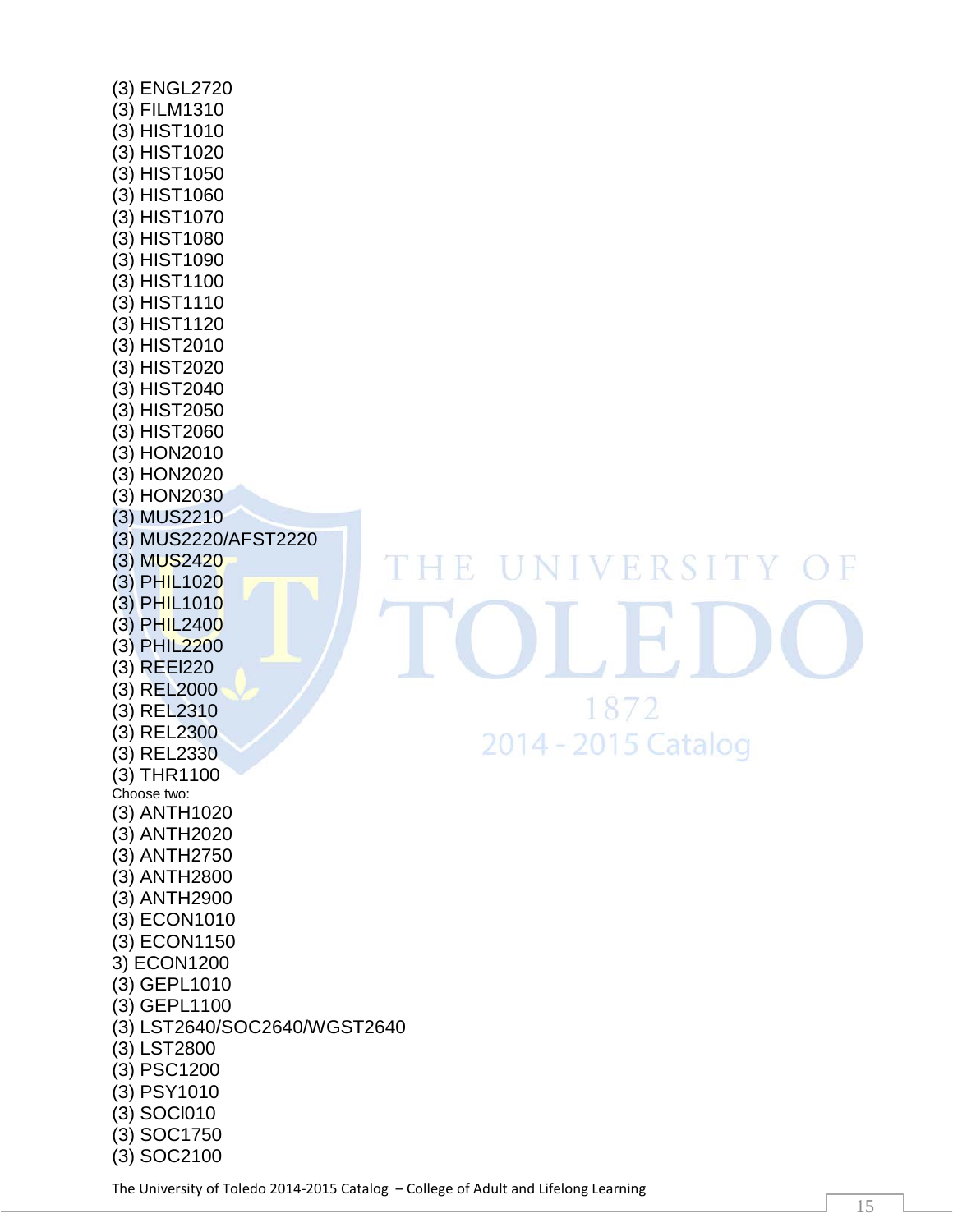| $(3)$ SOC2500<br>(3) SOC2900<br>(3) WGST2400<br>(3) ASTR1010<br>(3) ASTR2020<br>(3) ASTR2010<br>(1) ASTR2050<br>(3) BIOL1120<br>(3) BIOL1140 | Choose at least two (one with Laboratory): |
|----------------------------------------------------------------------------------------------------------------------------------------------|--------------------------------------------|
| (4) BIOL2150<br>(4) BIOL2170<br>$(1)$ BIOL2160                                                                                               |                                            |
| (1) BIOL2180<br>(3) CHEM1100<br>(4) CHEM1120                                                                                                 |                                            |
| (1) CHEM1150<br>(4) CHEM1230<br>(4) CHEM1240                                                                                                 |                                            |
| (1) CHEM1260                                                                                                                                 |                                            |
| (1) CHEM1270                                                                                                                                 |                                            |
| (1) CHEM1280<br>(1) CHEM1290                                                                                                                 |                                            |
| (3) EEES1010                                                                                                                                 |                                            |
| (1) EEES1020                                                                                                                                 |                                            |
| (3) EEES1130                                                                                                                                 |                                            |
| (4) EEES2150                                                                                                                                 |                                            |
| (3) KINE2560                                                                                                                                 |                                            |
| (3) NASC1100<br>(1) NASC1110                                                                                                                 |                                            |
| (3) PHYS1310                                                                                                                                 |                                            |
| (3) PHYS1330                                                                                                                                 |                                            |
| (4) PHYS1750                                                                                                                                 |                                            |
| (4) PHYS2010                                                                                                                                 |                                            |
| (4) PHYS2020                                                                                                                                 |                                            |
| (5) PHYS2130                                                                                                                                 |                                            |
| (5) PHYS2140<br>(5) PHYS2070                                                                                                                 |                                            |
| (5) PHYS2080                                                                                                                                 |                                            |
|                                                                                                                                              | Choose two (one US and one Non-Western):   |
| (3) ANTH 2800                                                                                                                                |                                            |
| (3) ANTH 2900                                                                                                                                |                                            |
| (3) SOC 2640<br>(3) HIST 1090                                                                                                                |                                            |
| (3) HIST 1100                                                                                                                                |                                            |
| (3) HON 2020                                                                                                                                 |                                            |
| (3) HON 2030                                                                                                                                 |                                            |
| (3) MUS 2220                                                                                                                                 |                                            |
| (3) MUS 2420                                                                                                                                 |                                            |
| (3) REL 1220                                                                                                                                 |                                            |

HE UNIVERSITY  $O$  F H. 1872 2014 - 2015 Catalog